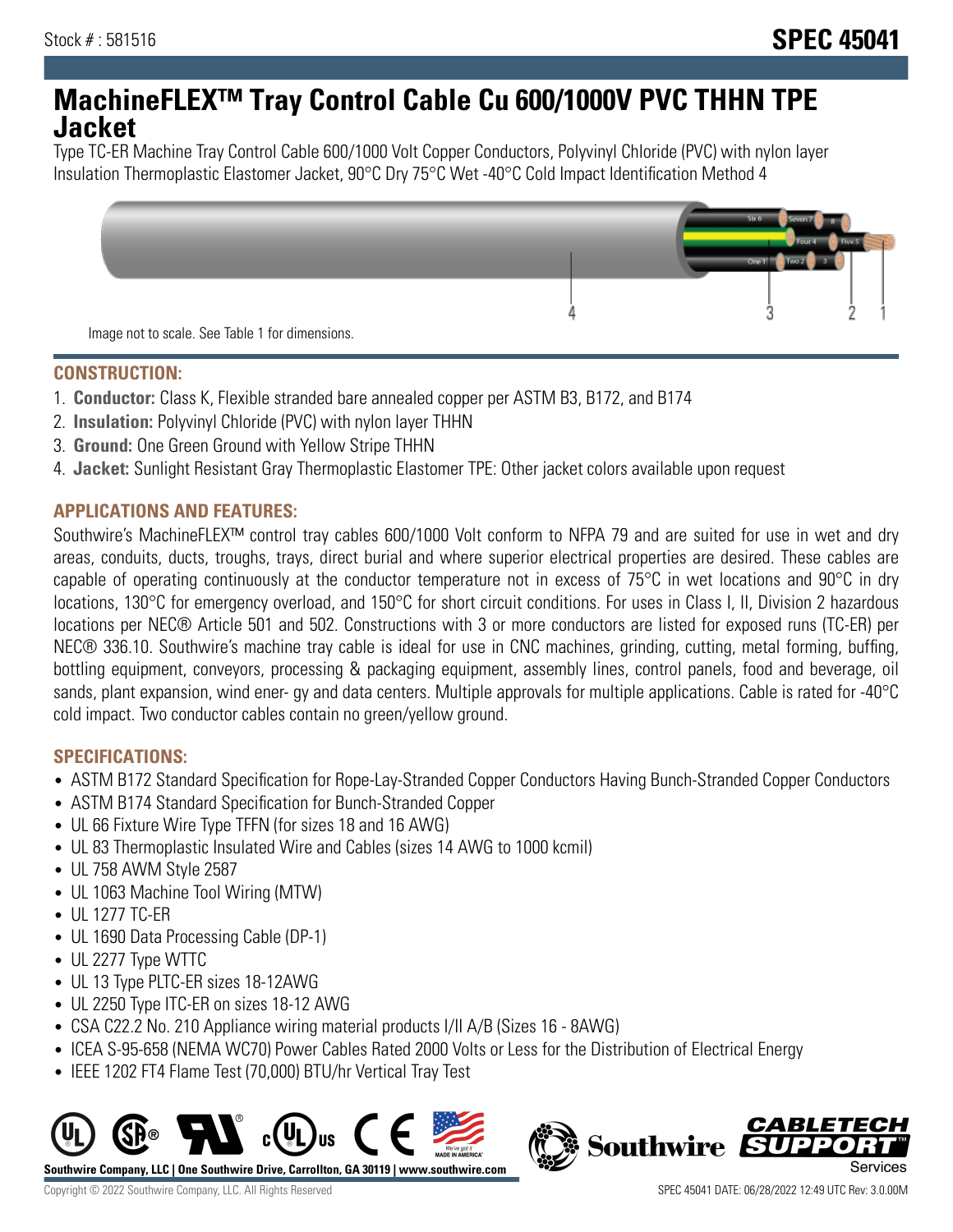- CE/RoHS-2 The CE Marking has been applied solely to express the conformance to the material restrictions identified in the RoHS-2 (2011/65/EU) Directive
- NFPA 79 Electrical Standard for Industrial Machinery

#### **SAMPLE PRINT LEGEND:**

Print Legend 1:

Southwire XXAWG (XXmm2) XX/C PVC/Nylon Type TC-ER EXXXXX (UL) 600V 90°C Dry 75C Wet Sun Res Oil Res I/II DIR BUR - 40°C OR MTW Flexing OR DP-1 OR WTTC 1000V OR AWM 2587 -- LLXXXXXX CSA AWM I/II A/B 105°C 1000V -40°C FT4 -- CSA FT4 CE RoHS -2 Made in USA

Print Legend 2:

SOUTHWIRE{R} XX AWG (XXmm2) 9/C PVC/NYLON TYPE TC-ER EXXXXX (UL) 600V 90{D}C DRY 75{D}C WET SUN RES OIL RES I/II DIR BUR -40{D}C OR MTW FLEXING OR DP-1 OR WTTC 1000V OR PLTC-ER OR ITC-ER OR AWM 2587 -- LLXXXXX CSA CIC/TC FT4 OR AWM I/II A/B 105{D}C 1000V -40{D}C FT4 -- {NOM}-ANCE PLTC -- {CE} RoHS-2 MADE IN USA



CABLETECH **Southwire** п. FЛ